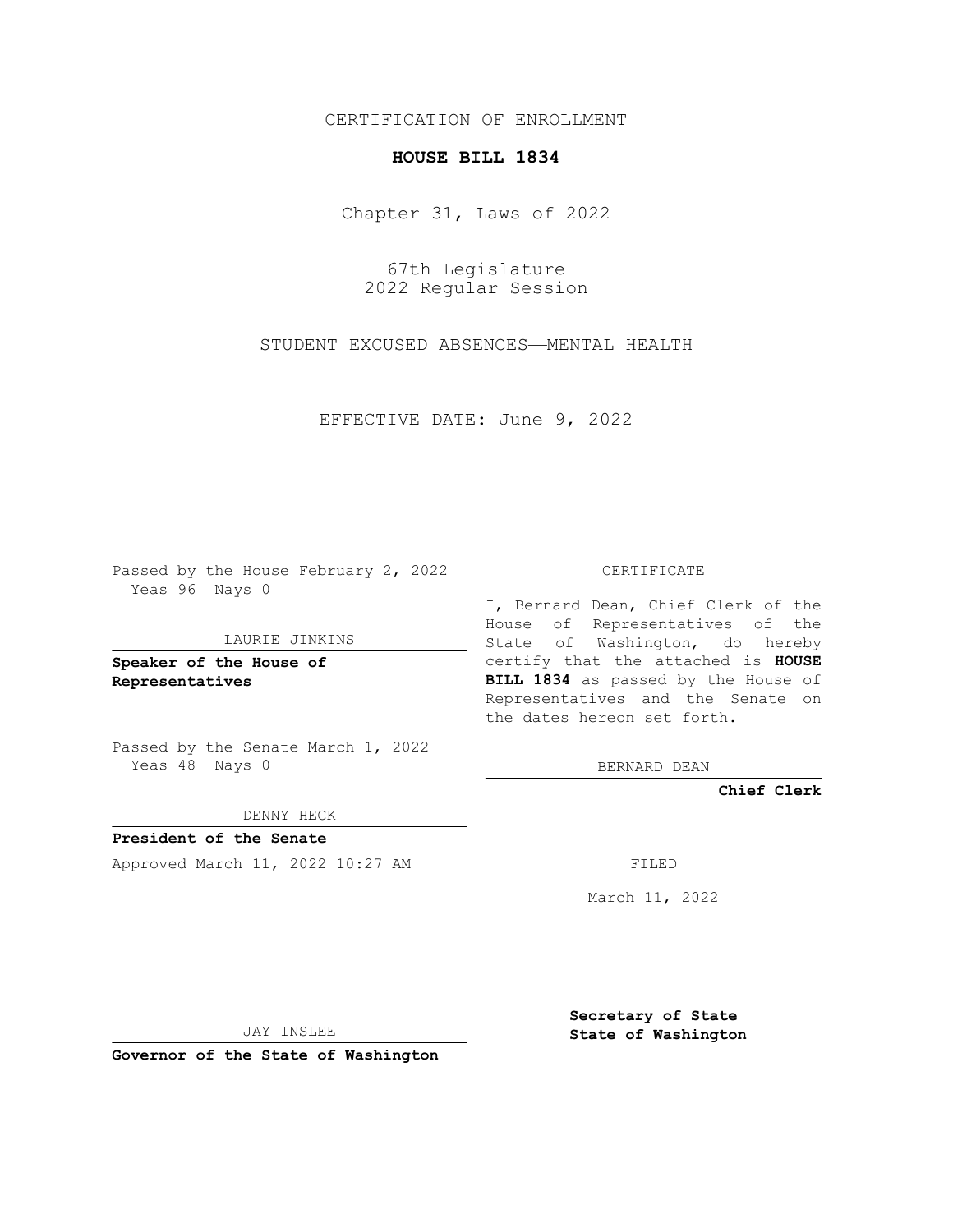## **HOUSE BILL 1834**

Passed Legislature - 2022 Regular Session

# **State of Washington 67th Legislature 2022 Regular Session**

**By** Representatives Callan, Rude, J. Johnson, Davis, Macri, Ramos, Rule, Santos, Senn, Paul, Simmons, Bergquist, Thai, Stonier, Riccelli, Frame, and Harris-Talley

Prefiled 01/07/22. Read first time 01/10/22. Referred to Committee on Education.

1 AN ACT Relating to student excused absences for mental health 2 reasons; amending RCW 28A.300.046; and creating a new section.

3 BE IT ENACTED BY THE LEGISLATURE OF THE STATE OF WASHINGTON:

 NEW SECTION. **Sec. 1.** After hearing from youth across the state of Washington, the legislature recognizes that students' mental health is a component of their physical health and that students' mental health can affect their ability to learn. The legislature finds that school districts are not consistently recognizing student absences for mental health reasons as excused absences. Therefore, the legislature intends to require that student absences for mental health reasons be categorized as excused absences.

12 **Sec. 2.** RCW 28A.300.046 and 2013 2nd sp.s. c 18 s 306 are each 13 amended to read as follows:

14 (1)(a) The superintendent of public instruction shall adopt rules 15 establishing a standard definition of student absence from school. By 16 the beginning of the 2022-23 school year, the rules must categorize 17 an absence for a mental health reason as an excused absence due to 18 illness, health condition, or medical appointment.

19 (b) In ((adopting the definition)) developing the rules, the 20 superintendent shall review current practices in Washington school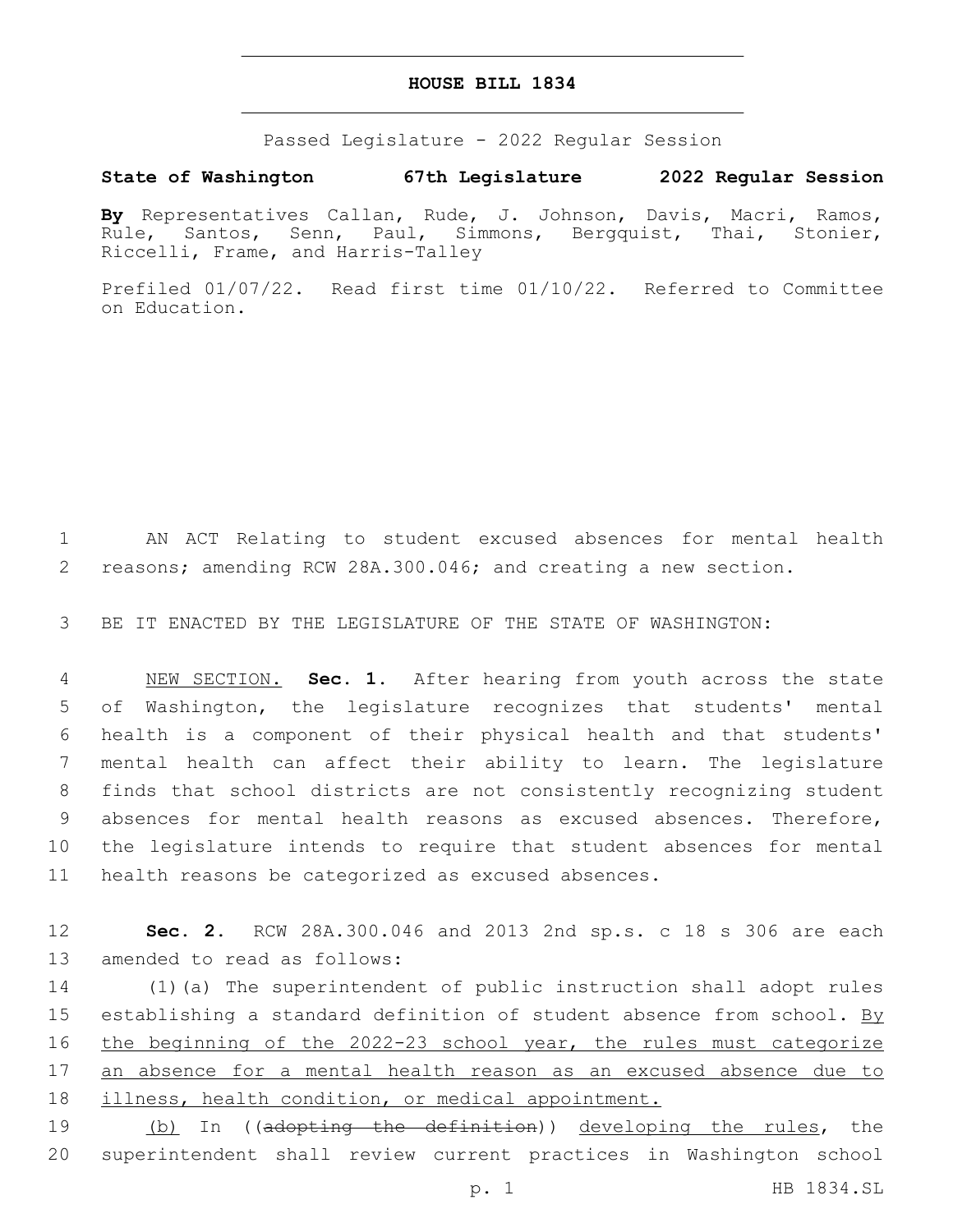1 districts, definitions used in other states, and any national 2 standards or definitions used by the national center for education 3 statistics or other national groups. ((The)) Prior to filing notice 4 of the rules under RCW 34.05.320, the superintendent shall ((also)) 5 consult with the ((building bridges work group)) graduation: a team 6 effort partnership advisory committee established under RCW 7 28A.175.075 and a student advisory group with membership as described 8 in (c) of this subsection.

9 (((b))) (c) The superintendent shall develop and publish 10 guidelines for public schools to implement the definition of student 11 absence from school adopted under this section. The superintendent 12 must consider including guidance for schools to integrate their 13 responses to student excused absences for physical and mental health 14 into their support systems for student well-being. In developing the 15 guidelines, the superintendent shall consult with a student advisory 16 group whose members are directly impacted by student absence rules 17 and policies and who represent the diversity of the public school 18 population, including diversity in gender identity, family income, 19 race and ethnicity, and geography, among other characteristics. The 20 advisory group must also include a member of the legislative youth 21 advisory council appointed by the lieutenant governor.

 (d) Using the definition of student absence adopted under this section, the superintendent shall establish an indicator for measuring student attendance in high schools for purposes of the PASS 25 program under RCW 28A.175.130.

 (2)(a) The K-12 data governance group under RCW 28A.300.507 shall establish the parameters and an implementation schedule for statewide collection through the comprehensive education and data research system of: (i) Student attendance data using the definitions of student absence adopted under this section; and (ii) student discipline data with a focus on suspensions and expulsions from 32 school.

33 (b) Student suspension and expulsion data collected for the 34 purposes of this subsection (2) must be:

35 (i) Made publicly available and easily accessible on the 36 superintendent of public instruction's website; and

37 (ii) Disaggregated and cross-tabulated as established under RCW 38 28A.300.042.

39 (c) School districts must collect and submit student attendance 40 data and student discipline data for high school students through the

p. 2 HB 1834.SL